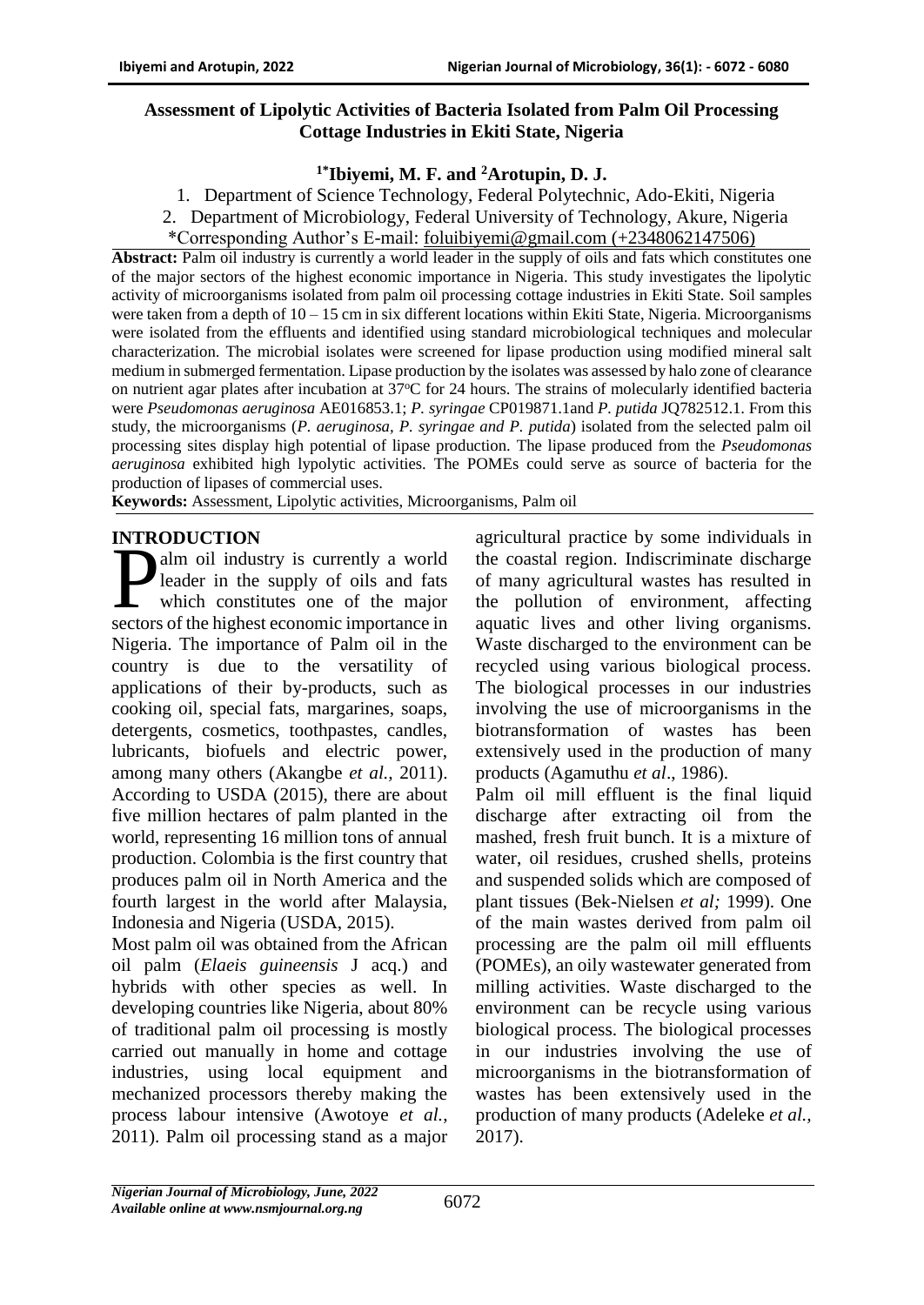Several microbial species with the ability to remediate palm oil mill effluents (POMEs) have been identified. These include species of *Pseudomonas, Bacillus, Alcaligenes, Candida*, *Saccharomyces*, *Pichia* and *Yarrowia* have been identified (Vijayaraghan *et al*., 2007). There are only few studies on the degradation of these wastewaters using native aerobic microbial consortia consisting of microorganisms isolated from highly polluted wastes. Moreover, the use of native microorganisms for the remediation of POMEs might improve the adaption, survival and degrading ability of microorganisms on effluents containing high amounts of toxic contaminants (Akangbe *et al.,* 2011).

Microbial lipases play a vital role in the hydrolysis of long chain triglycerides to intermediate and short chain di and monoglycerides, free fatty acid and glycerol [\(Babu and Rao., 2007\)](http://scialert.net/fulltext/?doi=jas.2013.5661.5671#124800_ja). Apart from hydrolysis, lipases are also involved in a wide range of reversible conversion reactions. Lipases are used in the production of food, detergent, pharmaceutical, leather, textile, cosmetic and paper industries [\(Gupta](http://scialert.net/fulltext/?doi=jas.2013.5661.5671#103830_ja) *et al*., [2004\)](http://scialert.net/fulltext/?doi=jas.2013.5661.5671#103830_ja). Lipases occur widely in nature and have been found in many species of animals (Shan *et al*[., 2009\)](http://scialert.net/fulltext/?doi=jas.2013.5661.5671#927739_ja), plants [\(Paques](http://scialert.net/fulltext/?doi=jas.2013.5661.5671#1095400_ja) *et al*., [2008\)](http://scialert.net/fulltext/?doi=jas.2013.5661.5671#1095400_ja), bacteria and fungi (Melo *et al*[., 2005\)](http://scialert.net/fulltext/?doi=jas.2013.5661.5671#204361_ja). Microbial lipases are preferred because they are stable, safe and more useful than those derived from plant and animals because of the great variety of catalytic activities available, ease of genetic manipulation and regular supply due to absence of seasonal fluctuations [\(Hasan](http://scialert.net/fulltext/?doi=jas.2013.5661.5671#41858_ja) *et al*., 2006).

Bioremediation of POMEs has been demonstrated to be an efficient method for the degradation of organic pollutants, enhancing the overall degradative performance by using microorganisms with high degradation ability of specific environmental pollutants (Shan *et al*[., 2009\)](http://scialert.net/fulltext/?doi=jas.2013.5661.5671#927739_ja). Biological treatment has been found to be the most efficient method for removing fat, oil and grease by degrading them into miscible molecules, therefore, manipulation of microorganisms for treatment and bioremediation purposes afford a very efficient tool for purifying contaminated effluents and natural water. The use of lipases (enzymes) that are produced by all organisms may solve the problem, where they catalyze the synthesis or hydrolysis of fat [\(Babu and](http://scialert.net/fulltext/?doi=jas.2013.5661.5671#124800_ja)  [Rao, 2007\)](http://scialert.net/fulltext/?doi=jas.2013.5661.5671#124800_ja). Therefore, the aim of this study is to assess the lipolytic activities of bacterial isolates from palm oil processing cottage industries in Ekiti State, Nigeria.

#### **MATERIALS AND METHODS Study Area**

The research covered some cottage industries in Ekiti State, Nigeria. The palm oil mill effluents (POME) were collected from six different palm oil processing sites namely (Ago Aduloju, Ado Ekiti (S1), Aba-Medi, Ijan (S2), Aba-Ilupeju, Ijan (S3), College road, Ikere-Ekiti (S4), Sawmill Isinbode (S5) and Sajowa farm, Aramoko-Ekiti (S6)) all in Ekiti State. Ekiti State is located in the tropical belt of South-Western part of Nigeria. The sample site descriptors and GPS coordinates (via Google Earth) were recorded and documented in the sample site data collection sheet as  $7^{\circ}25'18.25N$  6 $^{\circ}2'45.09E$ . Ekiti State comprises 16 Local Government areas and 3 Geographical zones. Coordinates of the areas where the samples were collected is represented on Ekiti State map (figure 1).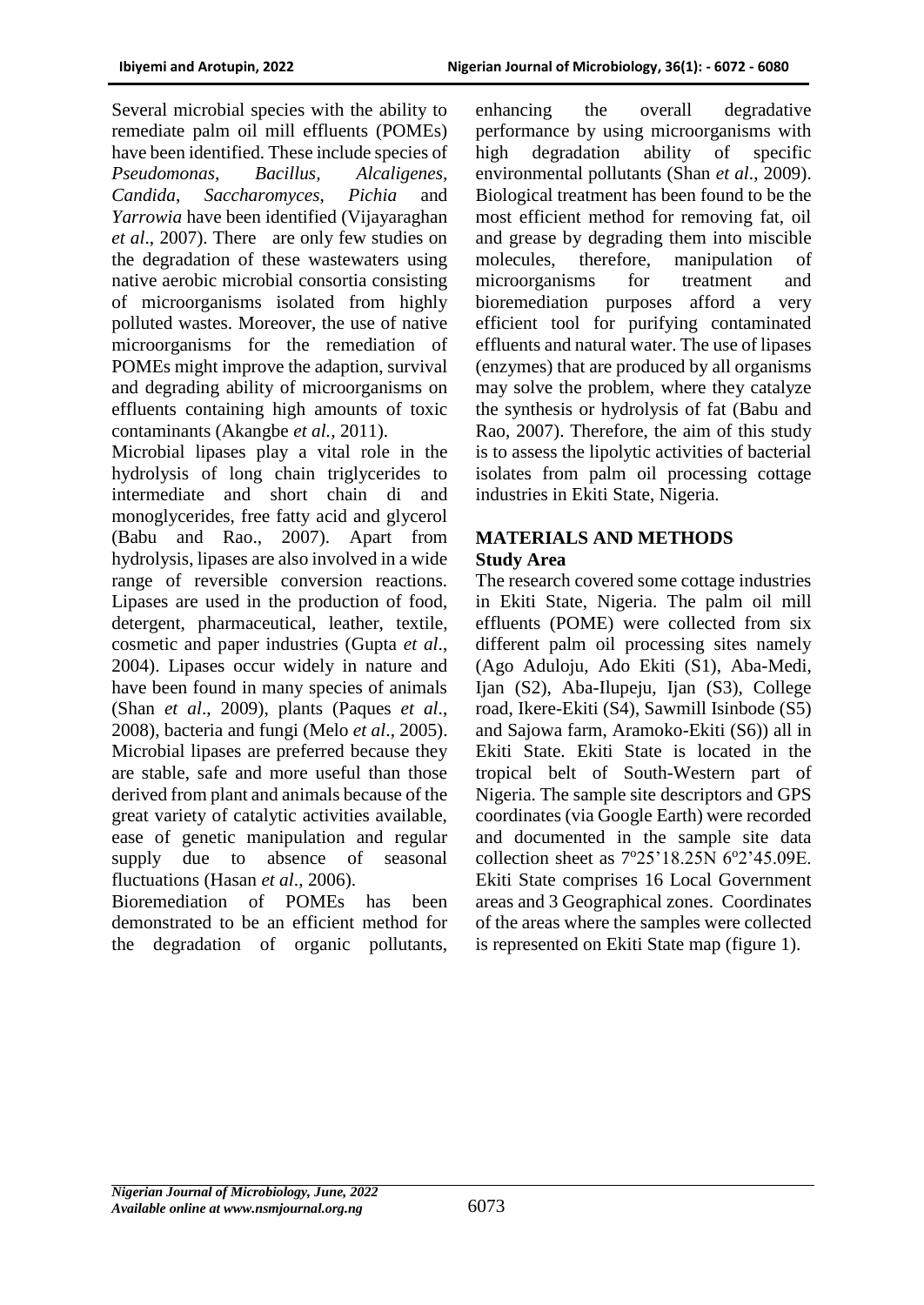

**Figure 1. Map of Ekiti- State showing location of sample collection**

### **Collection of samples**

Fifty grams (50 g) of samples were taken from a depth of  $10 - 15$  cm with the aid of soil auger, placed in a sterile polythene bags with appropriate labeling and immediately transported to the Microbiology laboratory, the Federal University of Technology, Akure, Nigeria for further microbiological and chemical analyses. The physiochemical characteristics of the samples were determined in accordance with the standard methods published by American Public Health Association (2005).The media used include nutrient agar and MacConkey agar. These media were prepared and sterilized according to the manufacturer's specifications. All the media were sterilized in an autoclave 121°C for 15 minutes.

### **Sample preparation and isolation of bacteria**

Ten milliliters (10 mL) each of the palm oil mill effluents (POME) samples was collected with 100mL sterile distilled water and serially diluted up to the appropriate dilutions ranging from  $10^{-1} - 10^{-5}$ . From the diluents, 0.1mL of the culture was taken from  $10^{-3}$ ,  $10^{-7}$  $4 - 10^{-5}$  dilutions, it was dispensed into Petri dishes containing nutrient agar and McConkey agar for incubation at 37<sup>o</sup>C for 24 hours.

# **Pure Culture Preparation**

After incubation, the distinct colonies formed on the nutrient agar and McConkey agar plates were purify by repeated streaking onto plates containing fresh media under aseptic condition using flamed sterilized inoculating loop and inoculating needle. The subcultured plates were further incubated aerobically at 37°C for 24 hours for bacteria and  $30^{\circ}$ C for  $48 - 72$  hours for fungi. The pure isolates were stored inside Bijou slants containing about 5mL of sterilized double strength media and kept inside refrigerator at  $4^{\circ}C$ for further characterization and identification.

#### **Biochemical tests and bacterial identification**

The bacterial isolates were presumptively identified by means of morphological characteristics, cellular and biochemical tests. Morphological characteristics were observed for each bacterial colony after 24 hours of growth.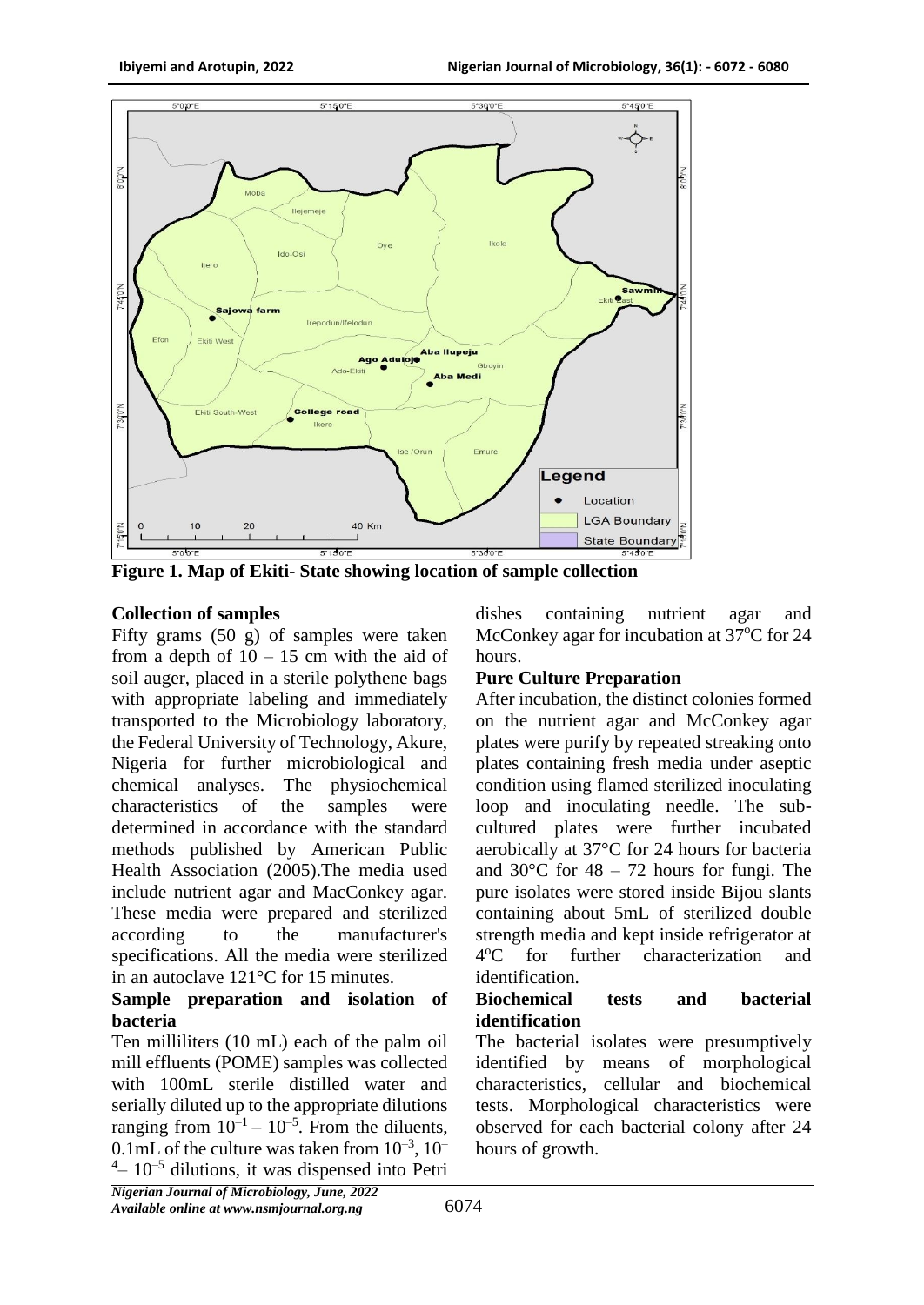The colony of each isolate on the nutrient agar media were observed for identification of shape, appearance and colour, colony size, margin and emulsification. The biochemical tests carried out include; catalase test, indole test, methyl red, voges proskauer, citrate and oxidase. The isolates were identified using Bergey's Manual of Determinative Bacteriology (Holt *et al*., 1994).

### **Molecular identification of Isolates**

The bacterial isolates that had the highest lipase activity production were subjected to molecular identification using 16S rRNA. DNA was extracted from single colony by alkaline lysis (Rahman *et al*., 2014). Extracted DNA was stored at −20°C for further molecular analyses. 16S rDNA amplification and sequencing was performed as described by Rahman *et al.* (2014). Primers used to amplify 16S rDNA sequence were forward: 63F 5CAGGCCTAACACATGCAAGTC and reverse: 1389R 5ACGGGCGGTGTGTACAAG in a PCR thermal cycler (ICycler 170-8740, USA). The amplified DNA was visualized by gel electrophoresis and sequenced. The 16S rDNA sequence was analyzed using Chromas LITE (Version 2.01); The most similar bacterial species was found in the GenBank by using BLAST search [\(http://www.ncbi.nlm.nih.gov/\)](http://www.ncbi.nlm.nih.gov/). The phylogenetic reconstruction was accomplished using the neighbor-joining (NJ) algorithm, with bootstrap values calculated from 1000 replicate runs.

### **Primary screening of lipase-producing bacteria**

The microorganisms were screened for lipase production using the modified methods of Gutarra *et al*. (2009). A small standardized strain was inoculated in Petri dishes containing 0.5% peptone, 0.3% yeast extract, 2% agar and 0.1% tributyrin. The pH of the medium was adjusted to pH 6.0. The plates were incubated at 30°C for 48 hours and examined for halo zones. The halo zones exhibited by each strains of the microorganisms showed their lipase activity

with halo radius (R)/colony radius (r) ratio (Colen *et al*., 2006).

#### **Secondary screening of bacteriaproducing lipase in submerged state fermentation**

The microorganisms showing the higher halo zones were selected for further studies and subjected to submerged fermentation. Nutrient broth was used to grow the bacterial isolates. The bacterial inoculum from nutrient broth culture were then transferred to 1000 ml of freshly prepared mineral salts medium  $(2.75g)$  of K<sub>2</sub>HPO<sub>4</sub>, 2.225g/l of KH<sub>2</sub>PO<sub>4</sub>,  $1.0g/1$  of (NH<sub>4</sub>)<sub>2</sub>SO<sub>4</sub>,  $0.2g/1$  of MgCl<sub>2</sub>.6H<sub>2</sub>O, 0.1g/l of NaCl,  $0.02g/$ l of FeCl<sub>3</sub>.6H<sub>2</sub>O and  $0.01$ g/l of CaCl<sub>2</sub>) pH 7.0, supplemented with 1% w/v POME. The medium were incubated at 30 °C on a rotary shaker at 200 rpm. Growth of bacteria was monitored at 600 nm.

## **Assay for lipase**

Lipase activity of the isolate was quantified as described by Cho *et al*. (2000). The lipase activity was assayed in the reaction mixture containing 180µL of solution A (0:062g of p-NPP in 10 mL of 2-propanol, sonicated for 2 minutes before use), 1620 µL of solution B (0.4% triton x100 and 0.1 % arabic gum in 50 mM TrisHCl, pH 8.0) and 200µl enzyme sample. The mixture and the control tubes were incubated at 37<sup>o</sup>C for 15 minutes at room temperature  $28 \pm 2$ <sup>o</sup>C. After incubation for 5 minutes in a water bath for colour development, the tubes were removed from the water bath. Changes in colour to pink indicated the release of p-nitrophenol (pNP) and the optical density of the solution was measured against the temperature inactivated enzyme used as blank at 410nm wavelength (Genesys 20 Spectrophotometer). One unit of lipase activity is equivalent to as the amount of lipase releasing 1 µmol of p-nitrophenol (pNP) per minute by 1 mL of enzyme (Shukla and Desai, 2016).

### **Statistical analysis**

All the analysis was carried out by using the statistical software package SPSS (Statistical Package for Social Sciences) version 27.0 software.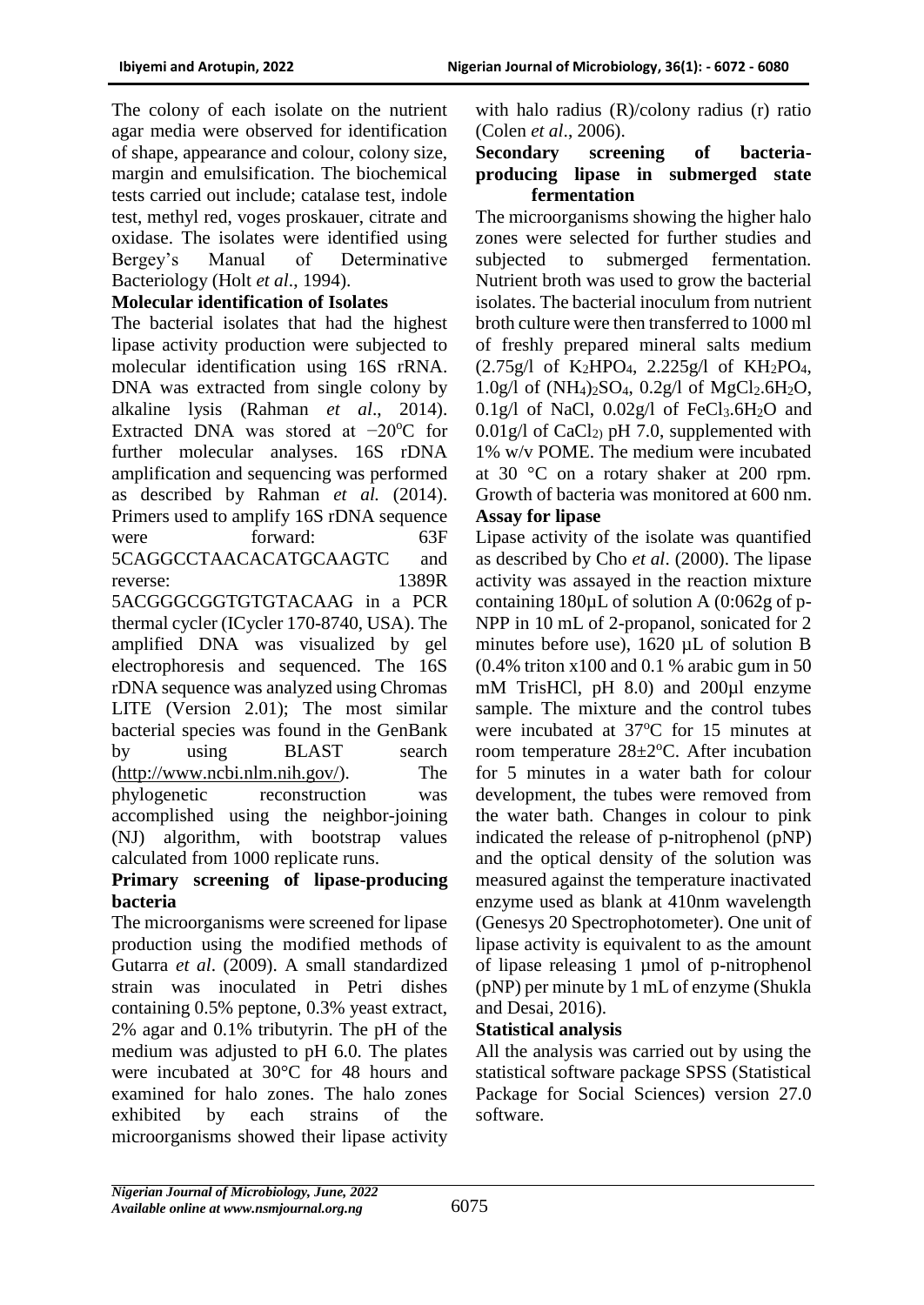#### **RESULTS AND DISCUSSION**

The total bacterial count obtained from POME is presented in Figure 2. Sample obtained from College road, Ikere Ekiti recorded high bacterial counts (6.50 x 10<sup>6</sup> cfu/mL), followed by sample from Aba-Medi, Ijan  $(4.50 \times 10^{6} \text{c} \text{fu/mL})$ , while the least counts was obtained from the sample from Ago Aduloju, Ado Ekiti  $(2.30 \times 10^{6} \text{cfu/mL})$ . The biochemical and morphological characteristics of the bacterial isolates is shown on Table 1. The four bacteria isolated included *Bacillus licheniformis*, *Citrobacter freundii*, *Bacillus cereus* and *Pseudomonas aeruginosa*. All the isolates were catalase and citrate positive, motile. *Bacillus lichinformis*  and *Bacillus cereus* were methyl red negative, while *Citrobacter freundii* was methyl red positive. *Citrobacter freundii* was indole, oxidase and Voges proskauer negative, but urease positive, while *Bacillus lichinformis* and *Bacillus cereus* were Voges proskauer positive.

The frequency of occurrence of bacteria isolated from the POME is represented on

Table 2. Total of six strains of *Bacillus cereus* with (6) 42.9% occurrence, two *Bacillus lichenformis* with (2) 14.3% occurrence, one *Citrobacter frendii* with (1) 7.1 % and five *Pseudomonas aeruginosa* with (5) 35.7% were obtained from the POME sample. *Bacillus cereus* had the highest frequency of occurrence 6 (42.9%), while *Citrobacter freundii* had the lowest frequency of occurrence 1(7.1%).

The diameter zone of inhibition of the isolates is also shown in Table 3. The findings revealed that *Pseudomonas aeruginosa* from Aba Medi had the highest halo zone 38 mm while *Bacillus cereus* from College road had the least halo zone 18 mm.

The quantitative lipase activities screening of bacteria associated with POME is illustrated in Figure 3. The bacterial isolates displayed lipase activity that ranged from 75.33µmol/min to 22.44 µmol/min with the highest enzyme activity exhibited by the *P. aeruginosa* and the least *B. cereus* (22.11 µmol/min) from College road had the least zone.



**Figure 2:** Total bacterial counts from palm oil mill effluent (POME) from sample locations **Key**: S1 - Ago Aduloju, Ado Ekiti, S2 - Aba-Medi, Ijan, S3 - Aba-Ilupeju, Ijan, S4 - College road, Ikere-Ekiti, S5 - Sawmill Isinbode, S6 - Sajowa farm, Aramoko-Ekiti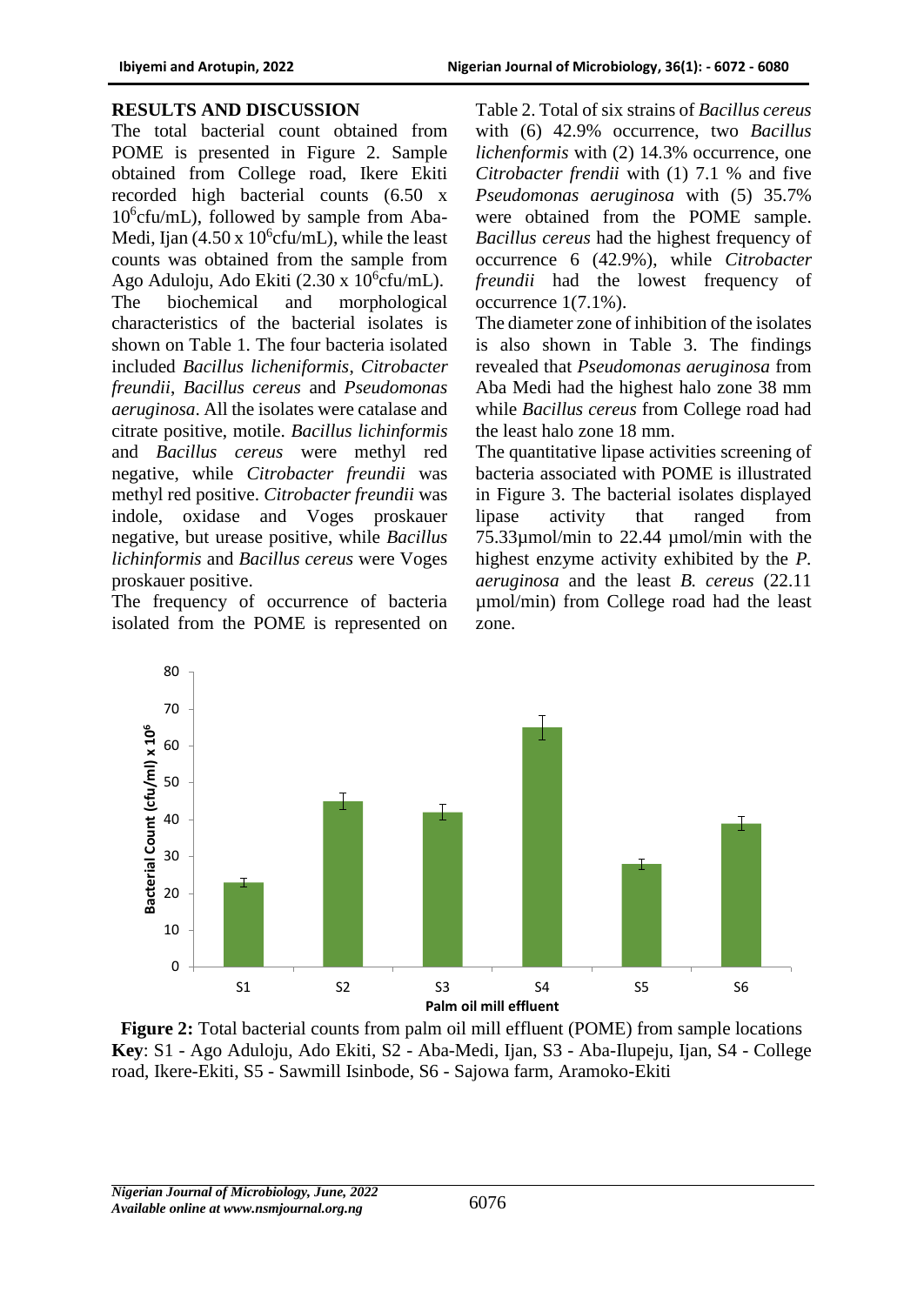| Table 1: Biochemical and Morphological Characteristics of Bacteria Isolates from Palm |  |  |  |
|---------------------------------------------------------------------------------------|--|--|--|
| <b>Oil Mill Effluent (POME) Samples</b>                                               |  |  |  |

| Isolates'         | <b>GR</b>  | Cat | Mot    | Ind | <b>Cit</b>     | Oxi    | Ure    | <b>MR</b> | <b>VP</b> | Colour | <b>Edges</b> | <b>Surface</b> | <b>Suspected</b> |
|-------------------|------------|-----|--------|-----|----------------|--------|--------|-----------|-----------|--------|--------------|----------------|------------------|
| code              |            |     |        |     |                |        |        |           |           |        |              |                | <b>Organisms</b> |
| BAC1              | <b>GPB</b> | $+$ | $^{+}$ |     | $^{+}$         |        | $^{+}$ |           | $^{+}$    | Cream  | R            | Seg            | Bl               |
| BAC <sub>2</sub>  | <b>GPB</b> | $+$ | $+$    |     | $^{+}$         |        | $^{+}$ |           | $+$       | Cream  | R            | Seg            | $_{Bc}$          |
| BAC3              | <b>GPB</b> | $+$ | $^{+}$ |     | $^{+}$         |        | $+$    | -         | $^{+}$    | Cream  | R            | Seg            | Bc               |
| BAC4              | <b>GNB</b> | $+$ | $^{+}$ |     | $\overline{+}$ |        | $^{+}$ | $+$       |           | Cream  | R            | $\text{Seg}$   | $C\!f$           |
| BAC <sub>5</sub>  | <b>GNB</b> | $+$ | $+$    |     | $^{+}$         | $^{+}$ | $^{+}$ | -         | $+$       | Cream  | R            | Seg            | Bl               |
| BAC <sub>6</sub>  | <b>GPB</b> | $+$ | $+$    |     | $^{+}$         |        | $^{+}$ |           | $^{+}$    | Cream  | R            | Seg            | Pa               |
| BAC7              | <b>GNB</b> | $+$ | $^{+}$ |     | $\overline{+}$ | $^{+}$ | $^{+}$ | –         | $^{+}$    | Green  | S            | Smooth         | Pa               |
| BAC <sub>8</sub>  | <b>GNB</b> | $+$ | $+$    |     | $^{+}$         | $+$    | $^{+}$ |           | $+$       | Green  | S            | Smooth         | Pa               |
| BAC <sub>9</sub>  | <b>GPB</b> | $+$ | $^{+}$ |     | $^{+}$         |        | $^{+}$ |           | $^{+}$    | Green  | S            | Smooth         | Bc               |
| BAC <sub>10</sub> | <b>GPB</b> | $+$ | $^{+}$ |     | $^{+}$         |        | $^{+}$ |           | $+$       | Green  | S            | Flat           | Bc               |
| BAC11             | <b>GNB</b> | $+$ | $^{+}$ |     | $\overline{+}$ | $^{+}$ | $^{+}$ |           | $^{+}$    | Green  | S            | Flat           | Pa               |
| BAC <sub>12</sub> | <b>GNB</b> | $+$ | $+$    |     | $^{+}$         | $^{+}$ | $^{+}$ | -         | $^{+}$    | Green  | S            | Smooth         | Pa               |
| BAC <sub>13</sub> | <b>GNB</b> | $+$ | $^{+}$ |     | $\overline{+}$ | $^{+}$ | $^{+}$ | –         | $+$       | Green  | S            | Smooth         | Pa               |
| BAC <sub>14</sub> | <b>GPB</b> | $+$ | $^{+}$ |     | $^+$           |        | $^{+}$ |           | $^{+}$    | Green  | S            | Smooth         | Bc               |

Key:

Cat = Catalase; Mot = Motility; Ind = Indole; Cit = Citrate; Oxi = Oxidase; Ure = Urease; MR = Methyl red;  $VP = Voges Proskauer$ ,  $GR = \text{Grams reaction}$ 

 $GNB = Gram Negative Bacilli$ ;  $GPB = Gram Positive Bacilli$ ; Positive  $Bacilli$ ; Positive  $= +$ ; Negative  $= -$ ,  $R = Rough$ , S == smooth, Seg. = segmented, Bl = *Bacillus licheniformis,* Pa = *Pseudomonas aeruginosa,* Cf = *Citrobacter frendii,* Bc = *Bacillus cereus* 

| Table 2: Frequency of Occurrence of Bacterial Isolates from Palm Oil Mill Effluent (POME) from |  |
|------------------------------------------------------------------------------------------------|--|
| <b>Sample Locations</b>                                                                        |  |

| <b>Isolates</b>               | No of      | <b>Frequency</b> | S1 | S <sub>2</sub> | S <sub>3</sub> | S4 | S5 | S6 |
|-------------------------------|------------|------------------|----|----------------|----------------|----|----|----|
|                               | occurrence |                  |    |                |                |    |    |    |
| <b>Bacillus cereus</b>        |            | 42.9             |    |                |                |    |    |    |
| <b>Bacillus licheniformis</b> |            | 14.3             |    |                |                |    |    |    |
| Citrobacter freundii          |            | 7.1              |    |                |                |    |    |    |
| Pseudomonas aeruginosa        |            | 35.7             |    |                |                |    |    |    |
| Total                         |            | 100.0            |    |                |                |    |    |    |

**Key**: S1 - Ago Aduloju, Ado Ekiti, S2 - Aba-Medi, Ijan, S3 - Aba-Ilupeju, Ijan, S4 - College road, Ikere-Ekiti, S5 - Sawmill Isinbode, S6 - Sajowa farm, Aramoko-Ekiti

| Isolate code          | Organisms                     | Diameter of Zone of  |
|-----------------------|-------------------------------|----------------------|
|                       |                               | intensification (cm) |
| $S_1 10^4$            | <b>Bacillus licheniformis</b> | 2.3                  |
| $S_1$ 10 <sup>5</sup> | <b>Bacillus cereus</b>        | 2.8                  |
| $S_310^5$             | <b>Bacillus licheniformis</b> | 3.4                  |
| $S_3 10^4$            | Pseudomonas aeruginosa        | 3.8                  |
| $S_4 10^4$            | P. aeruginosa                 | 2.9                  |
| $S_4 10^5$            | <b>Bacillus</b> cereus        | 1.8                  |
| $S_6 10^4$            | P. aeruginosa                 | 3.9                  |
| $S_610^5$             | <b>Bacillus</b> cereus        | 2.0                  |

**Key**: S1 - Ago Aduloju, Ado Ekiti, S2 - Aba-Medi, Ijan, S3 - Aba-Ilupeju, Ijan, S4 - College road, Ikere-Ekiti, S5 - Sawmill Isinbode, S6 - Sajowa farm, Aramoko-Ekiti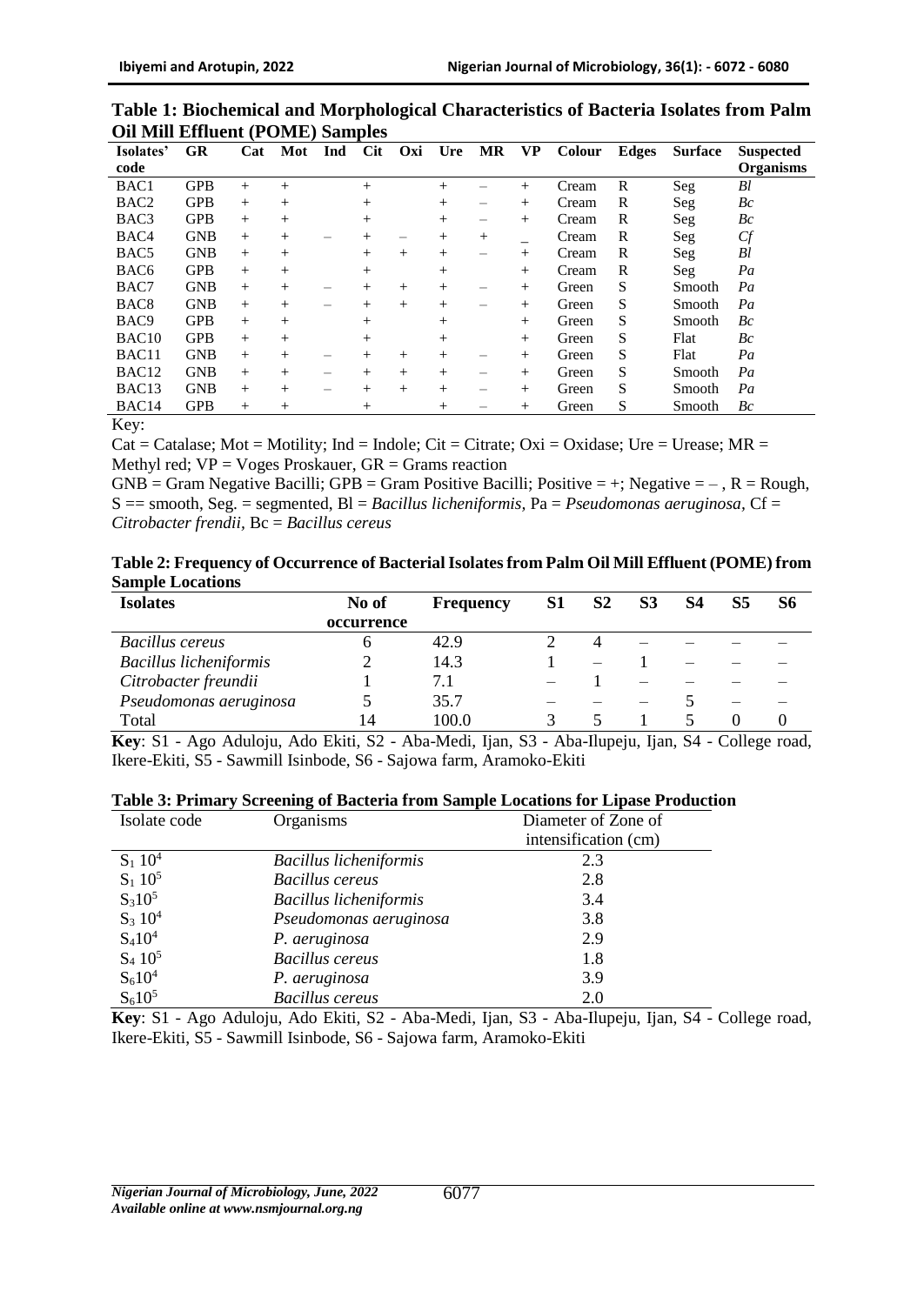

# **DISCUSSION**

The bacteria isolated in this study were *Bacillus licheniformis*, *B. cereus*, *Citrobacter freundii*, and *Pseudomonas aeruginosa*. This finding is in line with report of Odeyemi *et al*. (2011); Ohimain *et al*. (2012); Izah and Ohimain, (2015) who reported similar bacteria from palm oil mill effluent. However, the high microbial load obtained from College road, Ikere-Ekiti in this study might be due to the ability of the bacterial to utilize the substrate more speedily than the other, the type of microorganisms associated with the wastes, suitable environmental factors and various activities exposing the wastes to more contamination (Bueno *et al.,*  2014). Also, the bacteria isolated from the palm oil mill effluents might probably originate from the palm oil processing site where there is influx of leachates of water, processing materials like woods which harbours microorganism and human activities. The variation observed in the microbial loads may be due to location, exhaustion of available nutrients in the substrate and the prevailing environmental conditions (Trichel *et al*., 2010).

The primary screening of lipase-producing bacteria was based on the halo zones around the colony on the plate containing 0.1% tributyrin. The bacteria isolated exhibited varied lipase activities. The zone of clearance around the isolates on the plates could be attributed to the ability of the bacteria to metabolize the substrate in the medium and secretion of active enzymes. Findings on the lipase-producing bacteria have been reported by different researchers (Iftikhar *et al*., 2008; Odeyemi *et al*., 2014; Aderiye *et al*., 2017). The ability of these bacteria to secrets considerable amount of lipolytic enzyme into the culture medium suggests that it can be harnessed for various use both for biotechnological and industrial processes. The production of lipase in the culture medium in this study is an indication that the enzyme is secreted outside cells (Larbidaouadi *et al*., 2014); thus easy for extraction during production.

The bacteria isolated from the pam oil mill effluents exhibited lipase activities in submerged state fermentation with variation in their rate of enzyme production. The variation observed in the enzyme activity of the lipase-producing bacteria might be attributed to the source of isolation and genetic make-up (Aderiye *et al*., 2017).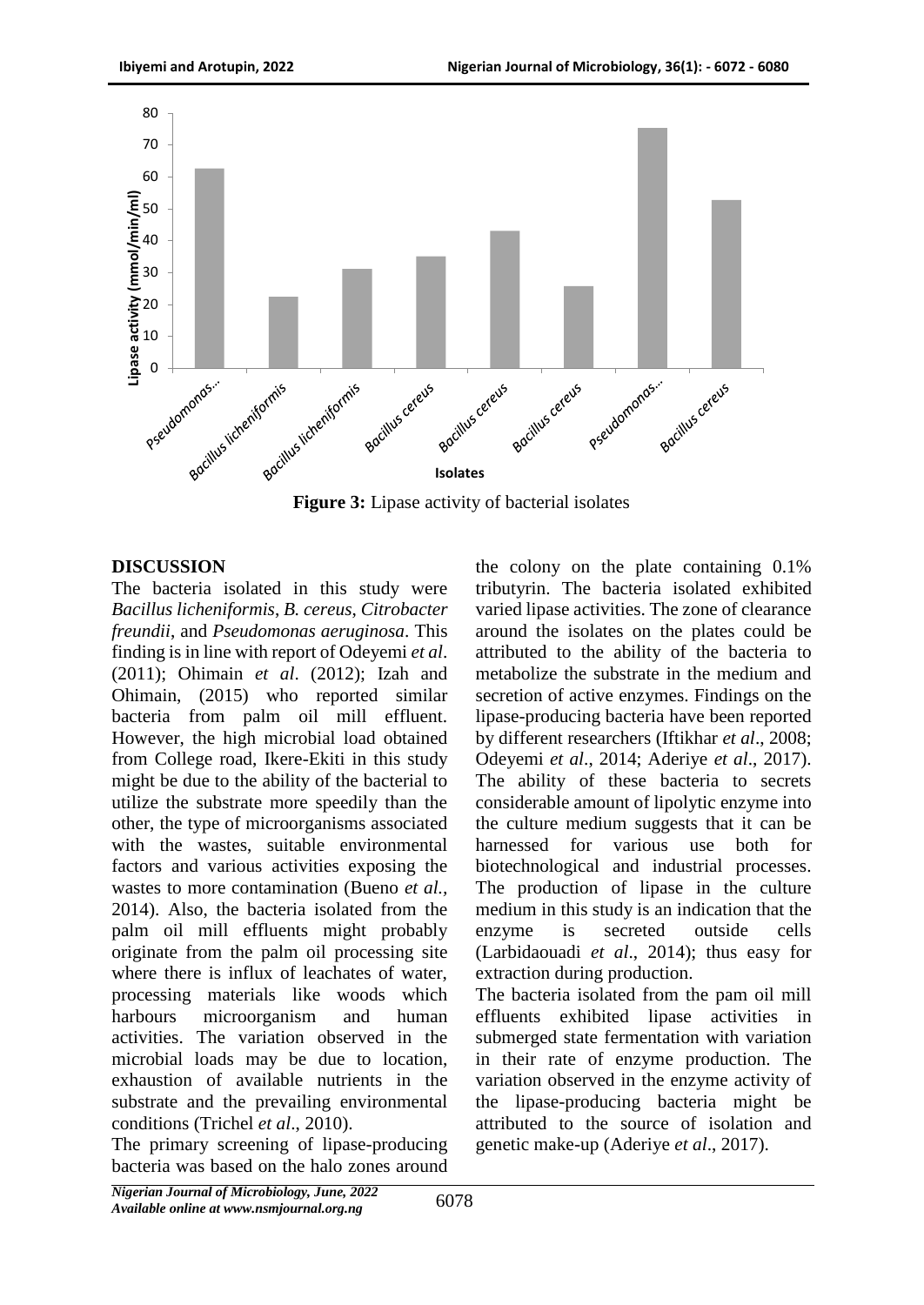Also, the variation observed in the protein content by each of the isolate in submerged state fermentation could be attributed to the production of variety of hydrolytic enzymes in addition to the enzyme of study (Adeleke *et al*., 2017).

## **REFERENCES**

- Adeleke, B. S., Akinyele, B. J. and Olaniyi, O. O. (2017). Purification and Characterization of Linamarase from *Lactobacillus plantarum*. *Journal of Bacteriology and Mycology*, **4**(1): 1045.
- Aderiye, B. I., Adebayo, A. A. and Mustapha, B. (2017). Bioaccumulation of Heavy Metals and Optimization of Lipase Production by *Lysinibacillus sphaericus* Strain ODE16\_EKITI Isolated from Domestic Oil-Rich Wastewater. *International Journal of Current Microbiology and Applied Sciences,***6**(8): 3790-3802.
- Agamuthu, P., Tan, E.L. and Shafal, A.A., (1986). Effect of Aeration and Soil Inoculum Onthe Composition of Palm Oil Mill effluent (POME). *Agricultural Waste*, **15**:121 -132**.**
- Akangbe, J. A., Adesiji, G. B., Fakayode, S. B. and Aderibigbe, Y. O. (2011). Towards Palm Oil Self-Sufficiency in Nigeria: Constraints and Training Needs Nexus of Palm Oil Extractors. *Journal of Human Ecology,* **33**(2): 139-145.
- APHA. (2005). *Standard Methods for the Examination of Water and Waste Water*. 21st Edn., American Public Health Association, Washington, DC., USA.
- Awotoye, O. O., Dada, A. C. and Arawomo, G. A. O. (2011). Impact of Palm Oil Processing Effluent Discharging on the Quality of Receiving Soil and Rivers in South Western Nigeria. *Journal of Applied Sciences Research,* **7**(2): 111 - 118.
- Babu, I.S. and Rao, G. H. (2007). Optimization of Process Parameters

### **CONCLUSION**

The bacterial isolates from palm oil mill effluent (POME) are capable of producing lipases that enhance the growth and survival of the bacteria. Therefore, these bacteria could serve as viable sources for lipases of commercial value.

> for the Production of Lipase in Submerged Fermentation by *Yarrowia lipolytica* NCIM 3589. *Research Journal of Microbiology*, **2**: 88-93.

- Bek-Nielsen, C., Singh, D. S. and Toh, T. (1999). Bioremediation of Palm Oil Mill Effluent. Proceedings of the PORIM international palm oil congress, February 16, 1999, Kuala Lumpur, Malaysia Bacteria from Oil Contaminated Soils. *Advances in. Biological Research,* **4**(5): 249-252.
- Bueno, B. R., de Oliveira, T. F., Caliari, M., Castiglioni, G. L. and Júnior, M. S. S. (2014). Selection and Optimization of Extracellular Lipase Production Using Agro-Industrial Waste. *African Journal of Biotechnology*, **13**(4): 566- 573.
- Colen, G., Junqueira, R. G. and Moraes-Santos, T. (2006). Isolation and Screening of Alkaline Lipase-Producing Fungi from Brazilian Savanna Soil. *World Journal of Microbiology Biotechnol*ogy, **22**: 881-885.
- Gupta, R., Gupta, N. and Rathi, P. (2004). Bacterial lipases: An overview of production, purification and biochemical properties. *Applied Microbiology Biotechnology,* **64**: 763-781.
- Gutarra, M. L. E., Godoy, M. G., Maugeri, F., Rodrigues, M. I., Freire, D. M. G. and Castilho, L. R. (2009). Production of an Acidic and Thermostable Lipase of the Mesophilic Fungus *Penicillium simplicissimum* by solid-state fermentation. *Bioresources Technology,* **100**: 5249-5254.